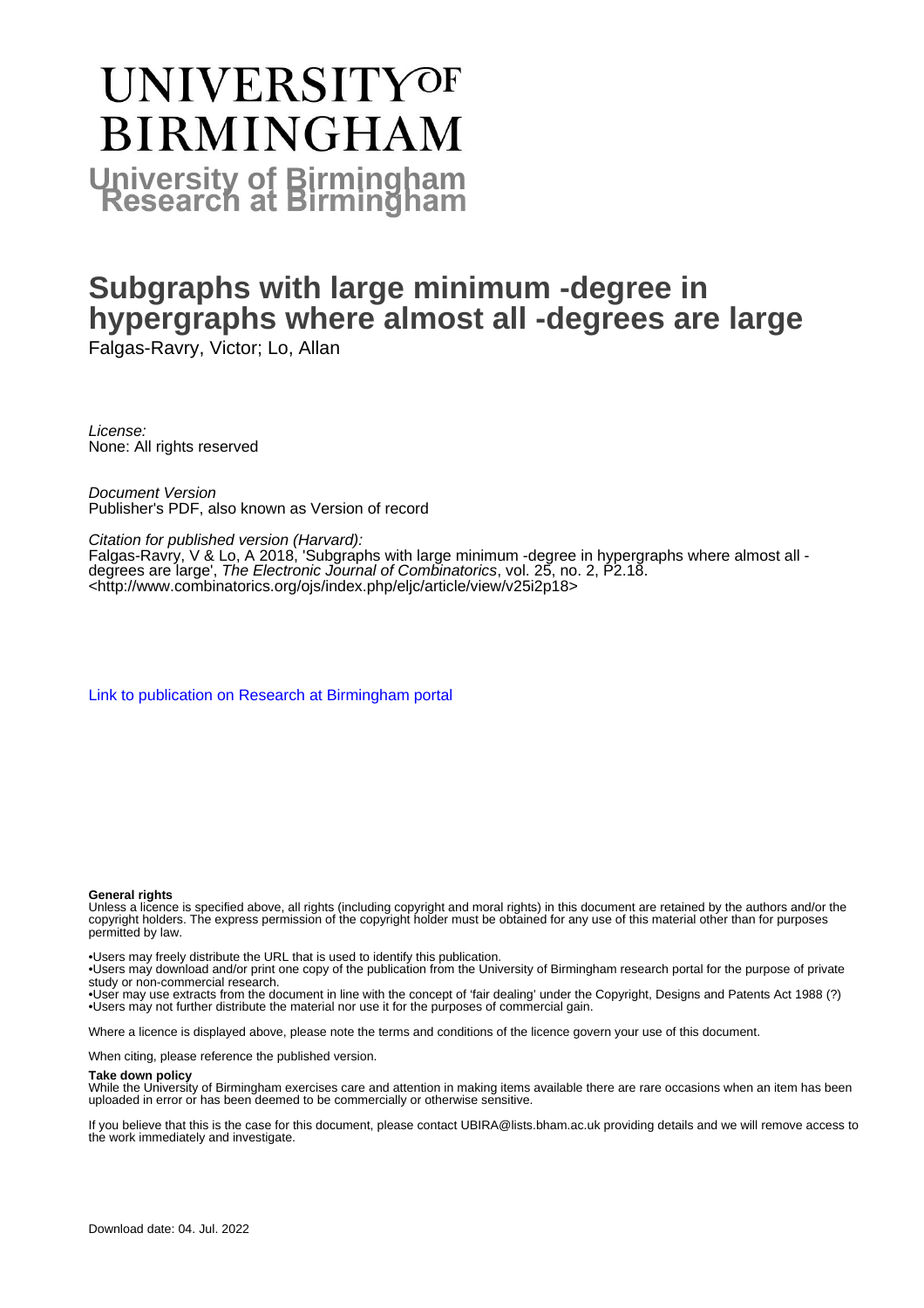# Subgraphs with large minimum  $\ell$ -degree in hypergraphs where almost all  $\ell$ -degrees are large

Victor Falgas-Ravry<sup>∗</sup>

Allan Lo†

Department of Mathematics University of Birmingham

Institutionen för matematik och matematisk statistik Umeå Universitet Umeå, Sweden

victor.falgas-ravry@umu.se

Birmingham, United Kingdom s.a.lo@bham.ac.uk

Submitted: Oct 20, 2016; Accepted: Feb 23, 2018; Published: Apr 27, 2018 c The authors. Released under the CC BY-ND license (International 4.0).

#### Abstract

Let G be an r-uniform hypergraph on n vertices such that all but at most  $\varepsilon\binom{n}{\ell}$  $\binom{n}{\ell}$  $\ell$ -subsets of vertices have degree at least  $p\binom{n-\ell}{r-\ell}$  $_{r-\ell}^{n-\ell}$ ). We show that G contains a large subgraph with high minimum  $\ell$ -degree.

**Keywords:** r-uniform hypergraphs,  $\ell$ -degree, extremal hypergraph theory Mathematics Subject Classifications: 05C65, 05D99

# 1 Introduction

Given  $r \in \mathbb{N}$  and a set A, we write  $A^{(r)}$  for the collection of all r-subsets of A and [n] for the set  $\{1, 2, \ldots n\}$ . An *r*-graph, or *r*-uniform hypergraph, is a pair  $G = (V, E)$ , where  $V = V(G)$  is a set of vertices and  $E = E(G) \subseteq V^{(r)}$  is a collection of r-subsets, which constitute the edges of  $G$ . We say  $G$  is *nonempty* if it contains at least one edge and set  $v(G) = |V(G)|$  and  $e(G) = |E(G)|$ . A subgraph of G is an r-graph H with  $V(H) \subseteq V(G)$  and  $E(H) \subseteq E(G)$ . The subgraph of G induced by a set  $X \subseteq V(G)$  is  $G[X] = (X, E(G) \cap X^{(r)}).$ 

Let  $\mathcal F$  be a family of nonempty r-graphs. If  $G$  does not contain a copy of a member of F as a subgraph, we say that G is F-free. The Turán number  $ex(n, \mathcal{F})$  of a family F is the maximum number of edges in an  $\mathcal F$ -free r-graph on n vertices, and its Turán density is the limit  $\pi(\mathcal{F}) = \lim_{n \to \infty} \exp(n, \mathcal{F}) / \binom{n}{r}$  $r$ <sup>n</sup>) (this is easily shown to exist). Let  $K_t^{(r)} = ([t], [t]^{(r)})$ denote the complete r-graph on t vertices. Determining  $\pi(K_t^{(r)})$  $t_t^{(r)}$ ) for any  $t > r \geqslant 3$  is a

<sup>∗</sup>Supported by VR starting grant 2016-03488.

<sup>†</sup>Supported by EPSRC first grant EP/P002420/1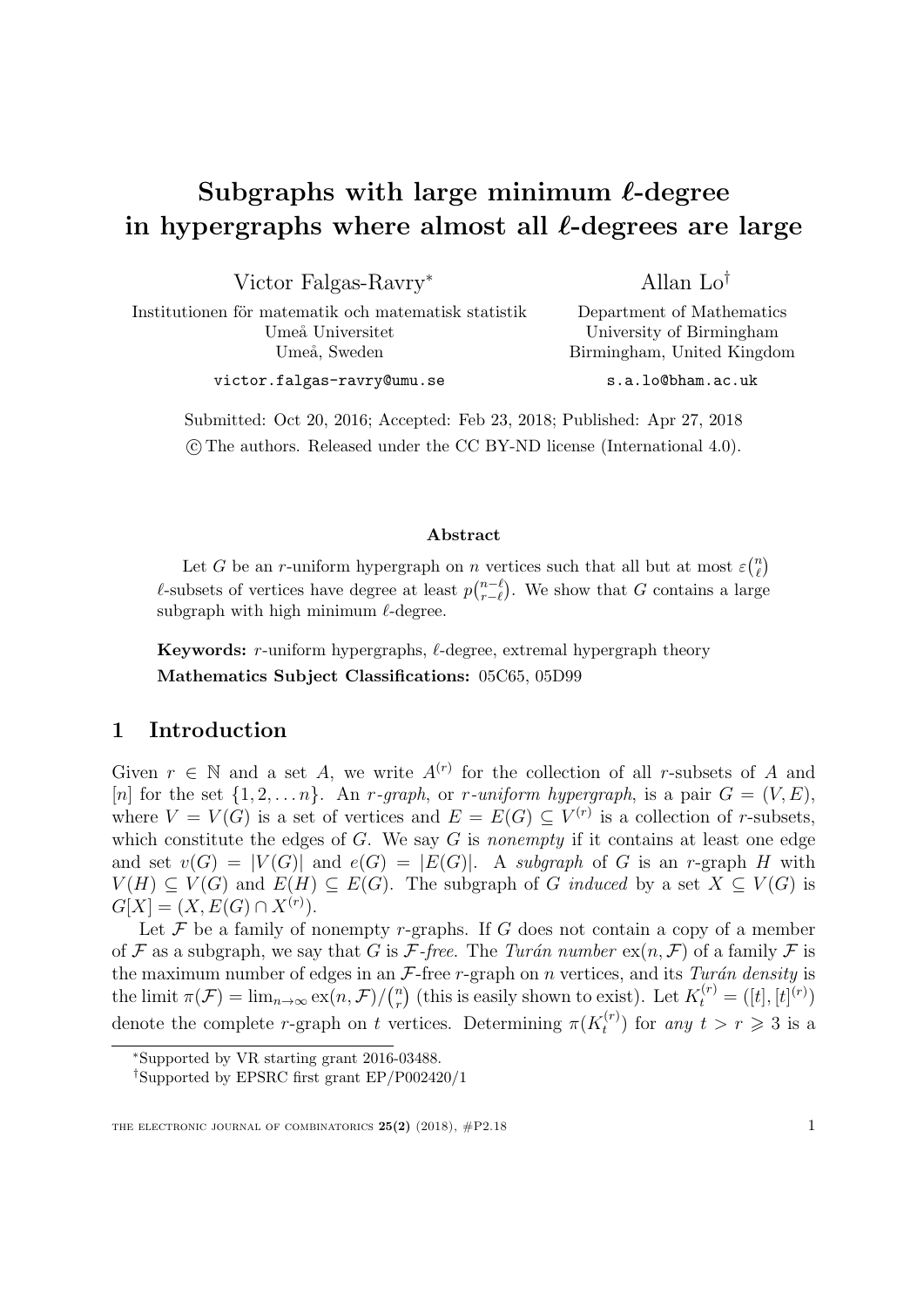major problem in extremal combinatorics. Turán [\[19\]](#page-7-0) famously conjectured in 1941 that  $\pi(K_4^{(3)}$  $\binom{3}{4}$  = 5/9, and despite much research effort this remains open [\[8\]](#page-7-1). In this paper we shall be interested in some variants of Turán density.

The neighbourhood  $N(S)$  of an  $\ell$ -subset  $S \in V(G)^{(\ell)}$  is the collection of  $(r - \ell)$ -subsets  $T \in V(G)^{(r-\ell)}$  such that  $S \cup T$  is an edge of G. The *degree* of S is the number deg(S) of edges of G containing S, that is,  $deg(S) = |N(S)|$ . The minimum  $\ell$ -degree of G,  $\delta_{\ell}(G)$ , is defined to be the minimum of  $\deg(S)$  over all  $\ell$ -subsets  $S \in V(G)^{(\ell)}$ . The Turán l-degree threshold  $\exp(n, \mathcal{F})$  of a family  $\mathcal F$  of r-graphs is the maximum of  $\delta_{\ell}(G)$ over all F-free r-graphs G on n vertices. It can be shown [\[11,](#page-7-2) [9\]](#page-7-3) that the limit  $\pi_{\ell}(\mathcal{F}) =$  $\lim_{n\to\infty} \exp(n,\mathcal{F})/ \binom{n-\ell}{r-\ell}$  $r_{r-\ell}^{n-\ell}$  exists; this quantity is known as the *Turán*  $\ell$ *-degree density* of  $\mathcal{F}.$ A simple averaging argument shows that

$$
0 \leq \pi_{r-1}(\mathcal{F}) \leq \ldots \leq \pi_2(\mathcal{F}) \leq \pi_1(\mathcal{F}) = \pi(\mathcal{F}) \leq 1,
$$

and it is known that  $\pi(\mathcal{F}) \neq \pi(\mathcal{F})$  in general (for  $\ell \notin \{0, 1\}$ ). In the special case where  $(r, \ell) = (r, r - 1), \pi_{r-1}(\mathcal{F})$  is known as the *codegree density* of  $\mathcal{F}$ .

There has been much research on Turán  $\ell$ -degree threshold for r-graphs when  $(r, \ell)$  = (3, 2). In the late 1990s, Nagle [\[12\]](#page-7-4) and Nagle and Czygrinow [\[2\]](#page-6-0) conjectured that  $\pi_2(K_4^{(3)-}$  $\pi_4^{(3)-}$  = 1/4 and  $\pi_2(K_4^{(3)})$  $\mathcal{L}_4^{(3)}$  = 1/2, respectively. Here  $K_4^{(3)-}$  denotes the 3-graph obtained by removing one edge from  $K_4^{(3)}$ 4 . Falgas-Ravry, Pikhurko, Vaughan and Volec [\[6,](#page-7-5) [7\]](#page-7-6) recently proved  $\pi_2(K_4^{(3)-})$  $\binom{3}{4}$  = 1/4, settling the conjecture of Nagle, and showed all nearextremal constructions are close (in edit distance) to a set of quasirandom tournament constructions of Erdős and Hajnal [\[3\]](#page-6-1). The lower bound  $\pi_2(K_4^{(3)})$  $\binom{(3)}{4} \geqslant 1/2$  also comes from a quasirandom construction, which is due to Rödl [\[17\]](#page-7-7). For  $t > r \geq 3$ , the codegree density  $\pi_{r-1}(K_t^{(r)}$  $t^{(r)}$ ) has been studied by Falgas-Ravry [\[4\]](#page-6-2), Lo and Markström [\[9\]](#page-7-3) and Sidorenko [\[18\]](#page-7-8). Recently, Lo and Zhao [\[10\]](#page-7-9) showed that  $1 - \pi_{r-1}(K_t^{(r)})$  $t_t^{(r)}$ ) =  $\Theta(\ln t/t^{r-1})$  for  $r \ge 3$ .

One variant of  $\ell$ -degree Turán density is to study r-graphs in which almost all  $\ell$ -subsets have large degree. To be precise, given  $\varepsilon > 0$ , let  $\delta_{\ell}^{\varepsilon}(G)$  be the largest integer d such that all but at most  $\varepsilon \binom{v(G)}{q}$  $\binom{G}{\ell}$  of the  $\ell$ -subsets  $S \in V(G)^{(\ell)}$  satisfy  $\deg(S) \geq d$ . Note that r-graphs with large  $\delta_{\ell}^{\varepsilon}(G)$  but with small  $\delta_{\ell}(G)$  arise naturally. For instance, the reduced graphs R obtained from r-graphs with large minimum  $\ell$ -degree after an application of hypergraph regularity lemma have large  $\delta_{\ell}^{\varepsilon}(R)$ .

<span id="page-2-0"></span>**Definition 1** ( $(r, \ell)$ -sequence). Let  $1 \leq \ell < r$ . We say that a sequence  $G = (G_n)_{n \in \mathbb{N}}$  of r-graphs is an  $(r, \ell)$ -sequence if

- (i)  $v(G_n) \to \infty$  as  $n \to \infty$  and
- (ii) there is a constant  $p \in [0, 1]$  and a sequence of nonnegative reals  $\varepsilon_n \to 0$  as  $n \to \infty$ such that  $\delta_{\ell}^{\varepsilon_n}(G_n) \geqslant p^{\left(\nu(G_n) - \ell\right)}_{r-\ell}$  $\binom{G_n)-\ell}{r-\ell}$  for each *n*.

We refer to the supremum of all  $p \geq 0$  for which (ii) is satisfied as the *density* of the sequence **G** and denote it by  $\rho(\mathbf{G})$ .

We can define the analogue of Turán density for  $(r, \ell)$ -sequences.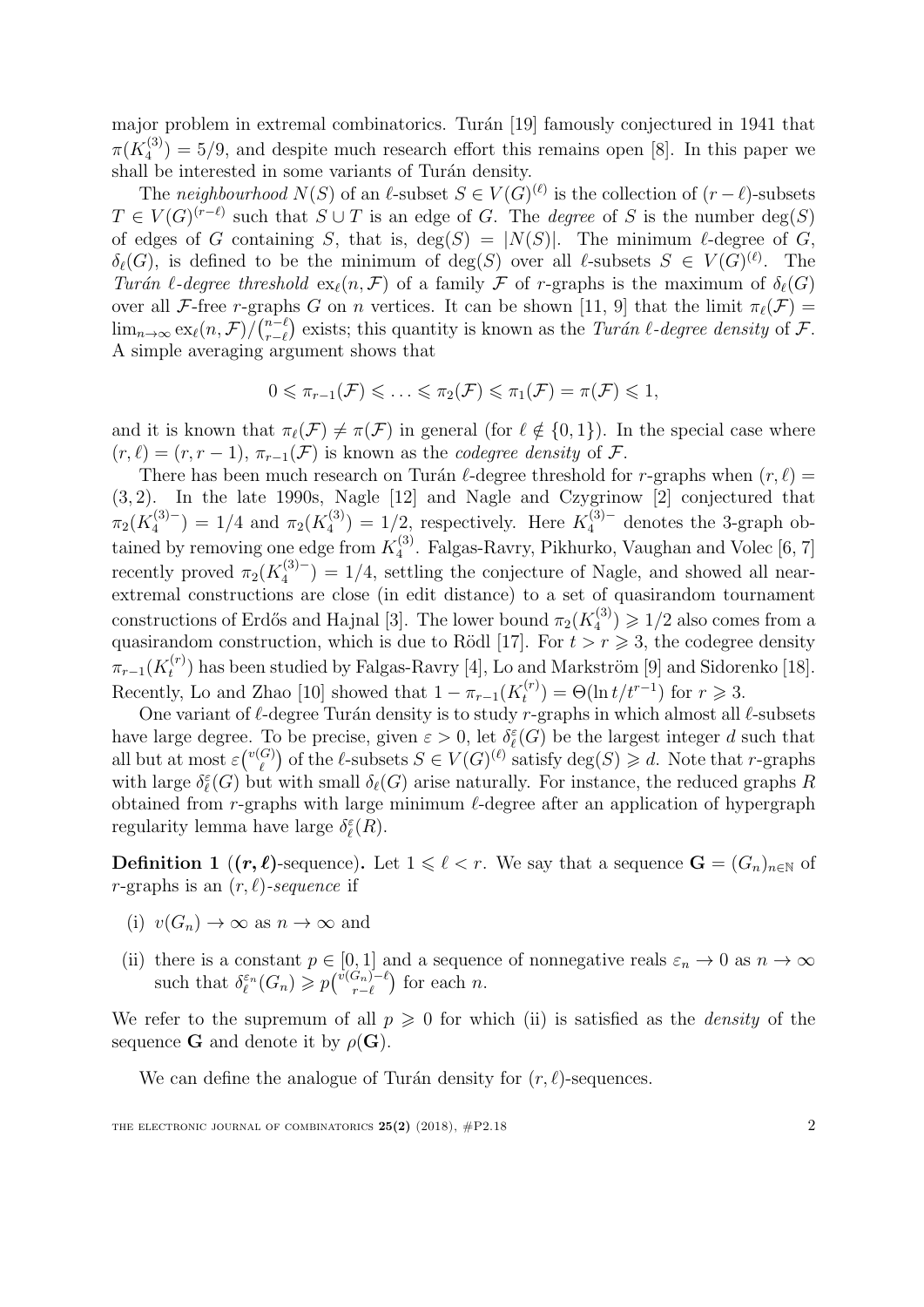<span id="page-3-1"></span>**Definition 2.** Let  $1 \leq \ell \leq r$ . Let F be a family of nonempty r-graphs. Define

$$
\pi_{\ell}^{\star}(\mathcal{F}) := \sup \Big\{ \rho(\mathbf{G}) : \ \mathbf{G} \text{ is an } (r,\ell) \text{-sequence of } \mathcal{F} \text{-free } r \text{-graphs} \Big\}.
$$

Our main result show that every large  $r$ -graph  $G$  contains a 'somewhat large' subgraph H with minimum  $\ell$ -degree satisfying  $\delta_{\ell}(H)/\binom{v(H)-\ell}{r-\ell}$  $\delta_{r-\ell}^{(H)-\ell}\big) \approx \delta_{\ell}^{\varepsilon}(G)/\binom{v(G)-\ell}{r-\ell}$  $r^{-\ell}$ ). Here 'somewhat large' means  $v(H) = \Omega(\varepsilon^{1/\ell}).$ 

<span id="page-3-2"></span>**Theorem 3.** Let  $1 \leq \ell < r$ . For any fixed  $\delta > 0$ , there exists  $m_0 > 0$  such that any r-graph G on  $n \geqslant m \geqslant m_0$  vertices with  $\delta_{\ell}^{\varepsilon}(G) \geqslant p_{n-\ell}^{n-\ell}$  $_{r-\ell}^{n-\ell}$ ) for some  $\varepsilon \leqslant m^{-\ell}/2$  contains an induced subgraph H on m vertices with

$$
\delta_{\ell}(H) \geqslant (p-\delta) \binom{m-\ell}{r-\ell}.
$$

This immediate implies the  $\pi_{\ell}^*(\mathcal{F}) = \pi_{\ell}(\mathcal{F})$  for all families  $\mathcal F$  of r-graphs.

<span id="page-3-0"></span>**Corollary 4.** For any  $1 \leq \ell < r$  and any family F of nonempty r-graphs,  $\pi_{\ell}^{\star}(\mathcal{F}) = \pi_{\ell}(\mathcal{F})$ .

We note that the (tight) upper bounds for codegree densities  $\pi_2(F)$  for 3-graphs F obtained by flag algebraic methods in [\[5,](#page-7-10) [6,](#page-7-5) [7\]](#page-7-6) actually relied on giving upper bounds for  $\pi_{\ell}^*(F)$ . Corollary [4](#page-3-0) provides theoretical justification for why this strategy could give optimal bounds.

#### 1.1 Quasirandomness in 3-graphs

One of the main motivations for this note comes from recent work of Reiher, Rödl and Schacht [\[13,](#page-7-11) [14,](#page-7-12) [15,](#page-7-13) [16\]](#page-7-14) on extremal questions for quasirandom hypergraphs. These authors studied the following notion of quasirandomness for 3-graphs.

**Definition 5** ((1,2)-quasirandomness). A 3-graph G is  $(p, \varepsilon, (1, 2))$ -quasirandom if for every set of vertices  $X \subseteq V$  and every set of pairs of vertices  $P \subseteq V^{(2)}$ , the number  $e_{1,2}(X, P)$  of pairs  $(x, uv) \in X \times P$  such that  $\{x\} \cup \{uv\} \in E(G)$  satisfies:

$$
\left| e_{1,2}(X,P) - p|X| \cdot |P| \right| \leqslant \varepsilon v(G)^3.
$$

We define a  $(1, 2)$ -quasirandom sequence and the corresponding extremal density, denoted by  $\pi_{(1,2)-qr}(\mathcal{F})$ , analogously to the way we defined  $(r, \ell)$ -sequences and  $\pi_{\ell}^{\star}(\mathcal{F})$  in Definitions [1](#page-2-0) and [2.](#page-3-1) It is not difficult to see that  $\pi_{(1,2)-qr}(\mathcal{F}) \leq \pi(\mathcal{F})$  for all families  $\mathcal F$  of 3graphs. Moreover, a  $(p, \varepsilon, (1, 2))$ -quasirandom 3-graph G satisfies  $\delta_2^{\sqrt{\varepsilon}}$  $\chi_2^{\sqrt{\varepsilon}}(G) \geqslant (p-4)\sqrt{\varepsilon}$ ε)v(G). Hence, Theorem [3](#page-3-2) and Corollary [6](#page-3-3) imply the following.

<span id="page-3-3"></span>**Corollary 6.** For any family of nonempty 3-graphs  $\mathcal{F}$ ,  $\pi_{(1,2)-qr}(\mathcal{F}) \leq \pi_2(\mathcal{F})$ .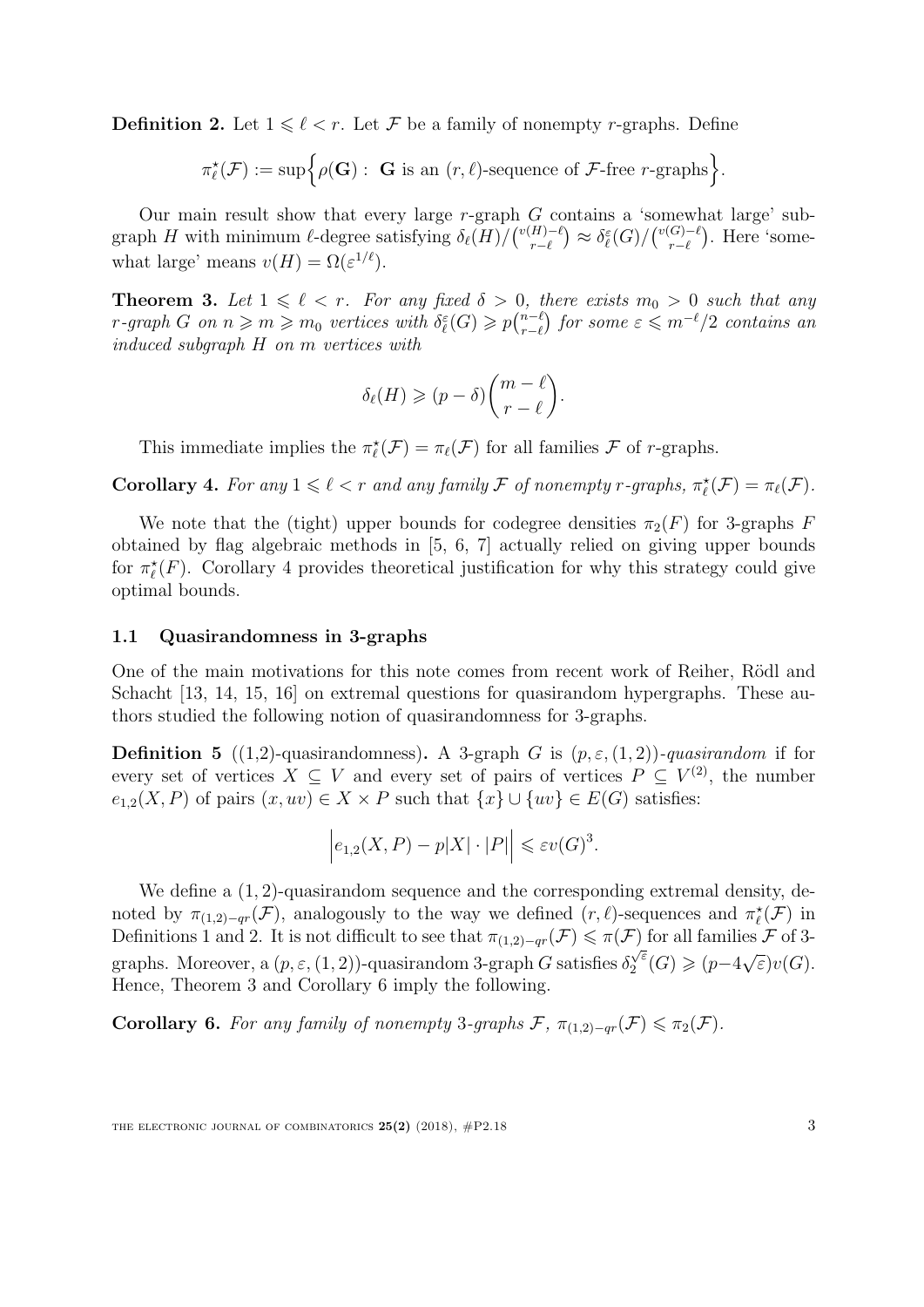Consider a  $(p, \varepsilon, (1, 2))$ -quasirandom 3-graph G for some  $p > 4$ √  $\overline{\varepsilon} > 0$ . As noted above,  $\delta$ √ ε  $\frac{\sqrt{\varepsilon}}{2}(G) \geqslant (p-4)\sqrt{\varepsilon}$  $\widehat{\epsilon}$ ) $v(G)$ . Thus provided  $v(G)$  is sufficiently large, Theorem [3](#page-3-2) tells us we can find a subgraph H of G on  $m = \Omega(\varepsilon^{-1/4})$  vertices with strictly positive minimum codegree (at least  $(p-4\sqrt{\varepsilon})m$ ).

However, as we show below, we cannot guarantee the existence of any subgraph with strictly positive codegree on more than  $2/\varepsilon + 1$  vertices: our lower bound on m above in terms of an inverse power of the error parameter  $\varepsilon$  is thus sharp up to the value of the exponent.

**Proposition 7.** For every  $p \in (0,1)$  and every  $\varepsilon > 0$ , there exists  $n_0$  such that for all  $n \geq n_0$  there exist  $(p, 2\varepsilon, (1, 2))$ -quasirandom 3-graphs in which every subgraph on  $m \geqslant \lfloor \varepsilon^{-1} \rfloor + 1$  vertices has minimum codegree equal to zero.

*Proof.* Let  $G = (V, E)$  be a  $(p, \varepsilon, (1, 2))$ -quasirandom 3-graph on *n* vertices. Such a 3graph can be obtained for example by taking a typical instance of an Erdős–Rényi random 3-graph with edge probability p. Consider a balanced partition of V into  $N = \lfloor \varepsilon^{-1} \rfloor$  sets  $V = \bigcup_{i=1}^N V_i$  with  $\lfloor n/N \rfloor \leqslant |V_1| \leqslant |V_2| \leqslant \ldots \leqslant |V_N| \leqslant \lceil n/N \rceil$ . Now let G' be the 3-graph obtained from  $G$  by deleting all triples that meet some  $V_i$  in at least two vertices for some i:  $1 \leqslant i \leqslant N$ .

By construction, every set of  $N + 1$  vertices in G' must contain at least two vertices from the same  $V_i$ , and thus must induce a subgraph of  $G'$  with minimum codegree zero. Note that  $e(G) - e(G') \leq Nn \binom{\lceil n/N \rceil}{2}$  $\binom{N}{2} \leqslant n^3/N \leqslant \varepsilon n^3$ . Since G is  $(p, \varepsilon, (1, 2))$ -quasirandom, it follows that G' is  $(p, 2\varepsilon, (1, 2))$ -quasirandom.  $\Box$ 

### 2 Finding high minimum  $\ell$ -degree subgraphs in r-graphs with large  $\delta^{\varepsilon}_{\ell}$  $\ell$

In this section we show how we can extract arbitrarily large subgraphs with high minimum  $\ell$ -degree from sufficiently large r-graphs with sufficiently small error  $\varepsilon$ . To do so, we will need Azuma's inequality (see e.g. [\[1\]](#page-6-3)).

<span id="page-4-0"></span>**Lemma 8** (Azuma's inequality). Let  $\{X_i : i = 0, 1, \dots\}$  be a martingale with  $|X_i - X_{i-1}| \leq$  $c_i$  for all i. Then for all positive integers N and  $\lambda > 0$ ,

<span id="page-4-1"></span>
$$
\mathbb{P}(X_N \leq X_0 - \lambda) \leq \exp\left(\frac{-\lambda^2}{2\sum_{i=1}^N c_i^2}\right).
$$

*Proof of Theorem [3.](#page-3-2)* We may assume without loss of generality that  $\delta > 0$  is small enough to ensure  $\delta^{-1} \geq 26\ell(r-\ell)^2 \log(1/\delta)$  and  $\ell \log(1/\delta) \geq \log 2$  as this only makes our task harder. Set  $m_0 = \left[26\ell(r - \ell)^2 \delta^{-2} \log(1/\delta)\right]$ . Note that this implies that

$$
2\ell \log m_0 \leqslant 4\ell \log \left( 26\ell (r - \ell)^2 \delta^{-2} \log(1/\delta) \right) \leqslant 12\ell \log(1/\delta). \tag{1}
$$

Fix  $m \geq m_0$ . Let  $n \geq m \geq m_0$  and  $\varepsilon = m^{-\ell}/2$ .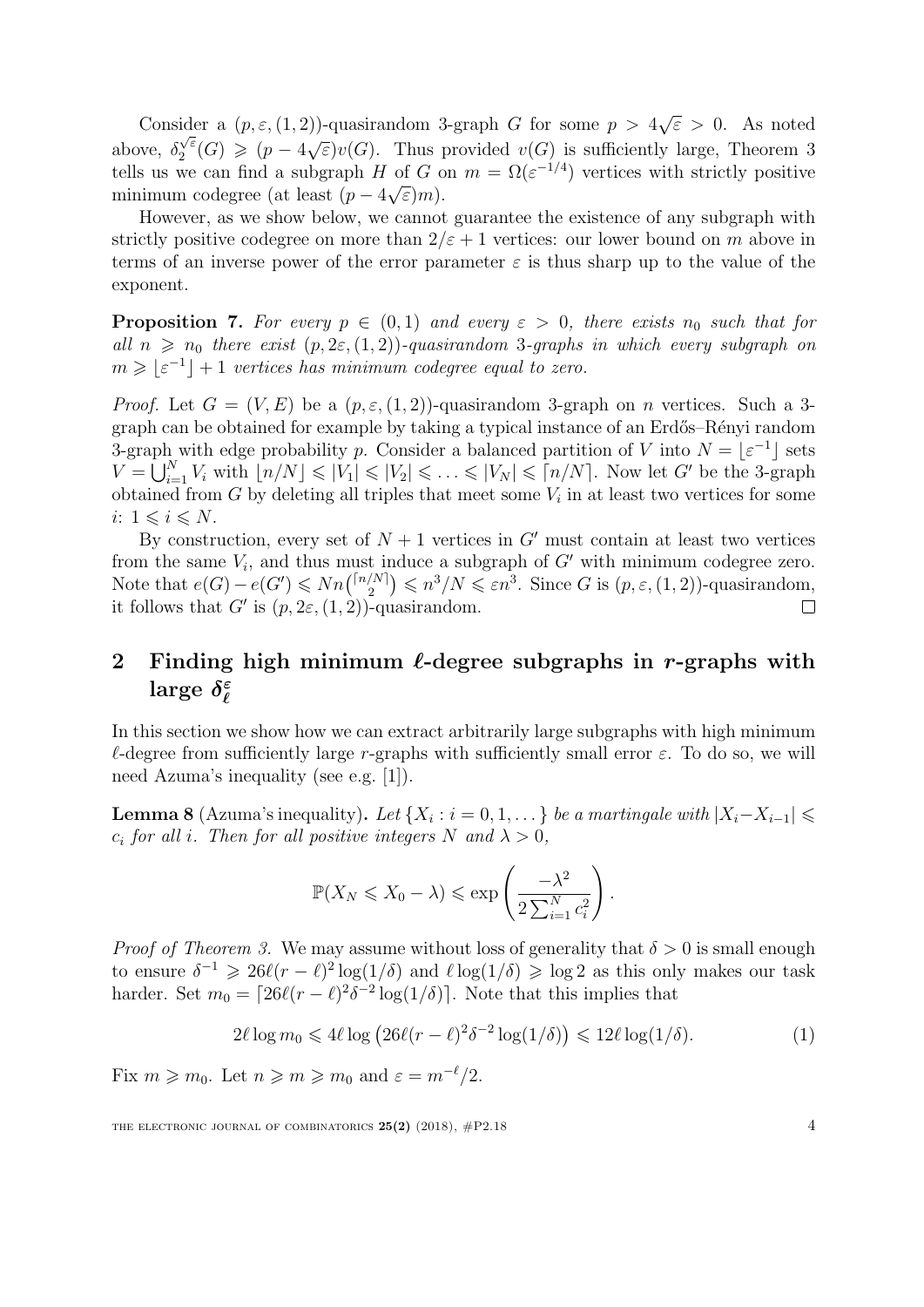Suppose  $G = (V, E)$  is an r-graph on n vertices with  $\delta_{\ell}^{\varepsilon}(G) \geqslant p_{\ell-\ell}^{n-\ell}$  $_{r-\ell}^{n-\ell}$ ). We claim that it contains an induced subgraph on m vertices with minimum  $\ell$ -degree at least  $(p-\delta) \binom{m-\ell}{r-\ell}$ . For  $p \leq \delta$ , we have nothing to prove, so we may assume that  $1 \geq p > \delta$ .

Call an  $\ell$ -subset  $S \in V^{(\ell)}$  poor if  $\deg(S) < p {n-\ell \choose r-\ell}$  $_{r-\ell}^{n-\ell}$ , and *rich* otherwise. Let P be the collection of all poor  $\ell$ -subsets. By our assumption on  $\delta_{\ell}^{\varepsilon}(G), |\mathcal{P}| \leqslant \varepsilon {\binom{n}{\ell}}$ . As each poor  $\ell$ -subset is contained in  $\binom{n-\ell}{m-\ell}$  m-subsets, it follows that there are at leas  $\binom{n-\ell}{m-\ell}$  m-subsets, it follows that there are at least

$$
\binom{n}{m} - |\mathcal{P}| \binom{n-\ell}{m-\ell} > \left(1 - \varepsilon m^{\ell}\right) \binom{n}{m} = \frac{1}{2} \binom{n}{m} \tag{2}
$$

m-subsets of vertices which do not contain any poor  $\ell$ -subsets.

Given an  $\ell$ -subset  $S \in V^{(\ell)} \setminus \mathcal{P}$ , we call an m-subset T of V bad for S if  $S \subseteq T$  and  $|N(S) \cap T^{(r-\ell)}| \leq (p-\delta)\binom{m-\ell}{r-\ell}$ . Let  $\phi_S$  be the number of bad m-subsets for S. We claim that

<span id="page-5-1"></span><span id="page-5-0"></span>
$$
\phi_S \leqslant \binom{n-\ell}{m-\ell} \exp\left(-\frac{\delta^2 m}{2(r-\ell)^2}\right). \tag{3}
$$

Observe that

$$
\phi_S = \left| \left\{ T \in (V \setminus S)^{(m-\ell)} \colon \left| N(S) \cap T^{(r-\ell)} \right| \leq (p-\delta) {m-\ell \choose r-\ell} \right\} \right|.
$$

Let X be the random variable  $\left| N(S) \cap T^{(r-\ell)} \right|$ , where T is an  $(m-\ell)$ -subset of  $V \setminus S$  picked uniformly at random. We consider the vertex exposure martingale on T. Let  $Z_i$  be the *i*th exposed vertex in T. Define  $X_i = \mathbb{E}(X|Z_1,\ldots,Z_i)$ . Note that  $\{X_i : i = 0,1,\ldots,m-\ell\}$ is a martingale and  $X_0 \geqslant p {m-\ell \choose r-\ell}$ . Moreover,  $|X_i - X_{i-1}| \leqslant {m-\ell-1 \choose r-\ell-1} < {m-1 \choose r-\ell-1}$ . Thus, by Lemma [8](#page-4-0) applied with  $\lambda = \delta {m \choose r-\ell}$  and  $c_i = {m-1 \choose r-\ell-1}$ , we have

$$
\mathbb{P}\left(X_m \leqslant (p-\delta)\binom{m-\ell}{r-\ell}\right) \leqslant \mathbb{P}(X_m \leqslant X_0 - \lambda) \leqslant \exp\left(\frac{-\delta^2 \binom{m}{r-\ell}^2}{2m\binom{m-1}{r-\ell-1}^2}\right) = \left(\frac{-\delta^2 \binom{m}{r-\ell}}{2(r-\ell)}\right)
$$

$$
\leqslant \exp\left(-\frac{\delta^2 m}{2(r-\ell)^2}\right).
$$

Hence [\(3\)](#page-5-0) holds.

An *m*-subset T of V is called *bad* if it is bad for some  $S \in V^{(\ell)} \setminus \mathcal{P}$ . The number of bad m-subsets is at most

$$
\sum_{S \in V^{(\ell)} \backslash \mathcal{P}} \phi_S \leq \binom{n}{\ell} \binom{n-\ell}{m-\ell} \exp\left(-\frac{\delta^2 m}{2(r-\ell)^2}\right) = \binom{n}{m} \binom{m}{\ell} \exp\left(-\frac{\delta^2 m}{2(r-\ell)^2}\right)
$$

$$
\leq \binom{n}{m} m_0^{\ell} \exp\left(-\frac{\delta^2 m_0}{2(r-\ell)^2}\right) \leq \binom{n}{m} \exp\left(2\ell \log m_0 - 13\ell \log(1/\delta)\right)
$$

$$
\leq \binom{n}{m} \exp\left(-\ell \log(1/\delta)\right) \leq \frac{1}{2} \binom{n}{m},
$$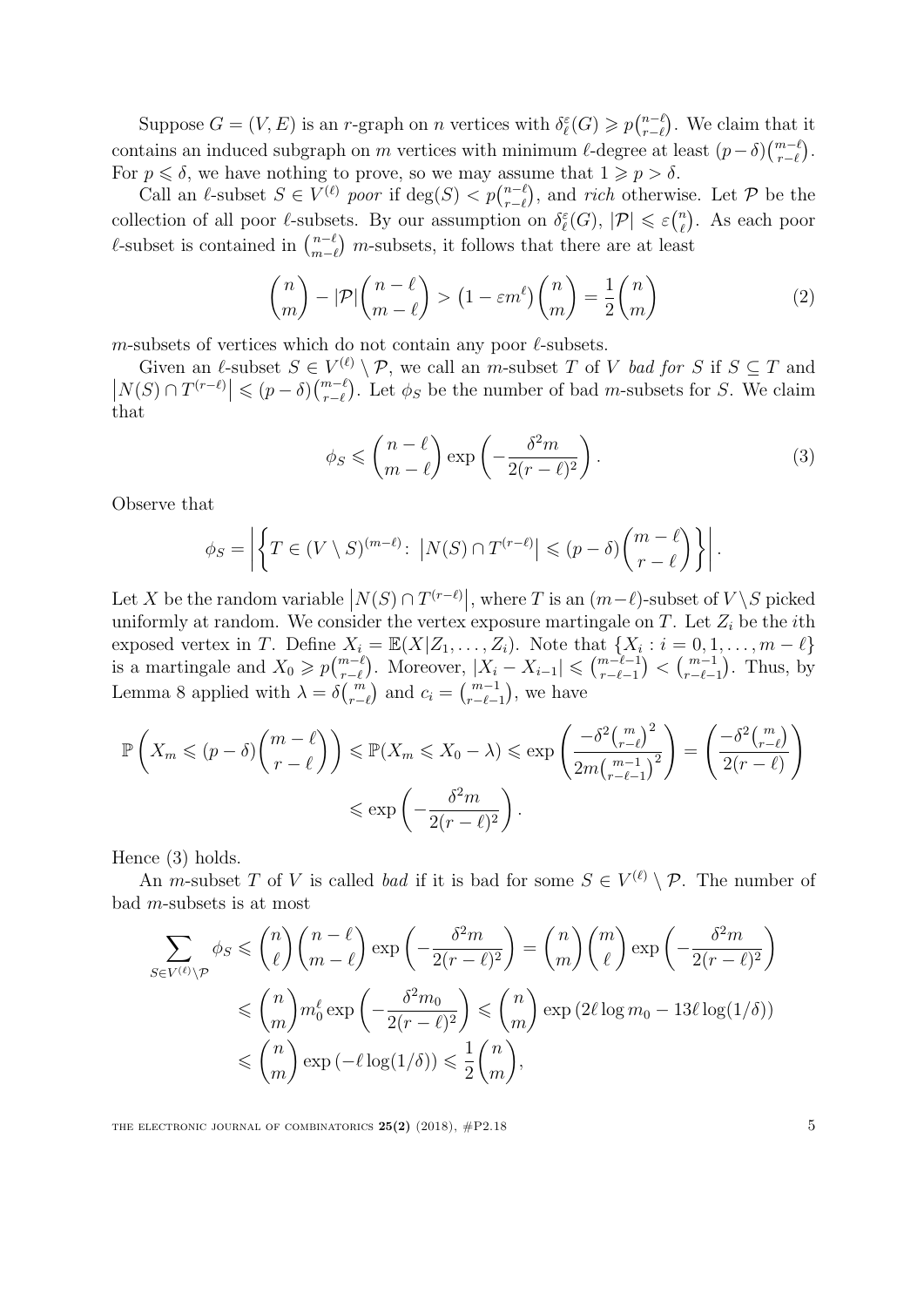where the last three inequalities hold by our choice of  $m_0$ , by inequality [\(1\)](#page-4-1), and by our assumption on  $\delta$ , respectively. Together with [\(2\)](#page-5-1), this shows there exists an m-subset inside which there is no poor  $\ell$ -subsets and in which every rich  $\ell$ -subset has degree at least  $(p - \delta) \binom{m-\ell}{r-\ell}$ . Such a set clearly gives us an induced subgraph of G on m vertices with minimum  $\ell$ -degree at least  $(p - \delta) \binom{m-\ell}{r-\ell}$ .  $\Box$ 

# 3 Concluding remarks

A 3-graph G is  $(p, \varepsilon, (1, 1, 1))$ -quasirandom if for every triple of sets of vertices X, Y and  $Z \subseteq V$ , the number  $e_{1,1,1}(X, Y, Z)$  of triples  $(x, y, z) \in X \times Y \times Z$  such that  $xyz \in E(G)$  $satisfies \n\Big|$  $e_{1,1,1}(X,Y,Z) - p|X| \cdot |Y| \cdot |Z| \leq \varepsilon v(G)^3$ . Define  $\pi_{(1,1,1)-qr}(\mathcal{F})$  analogously to  $\pi_{(1,2)-qr}(\mathcal{F})$ . Note that  $\pi_{(1,2)-qr}(\mathcal{F}) \leqslant \pi_{(1,1,1)-qr}(\mathcal{F}) \leqslant \pi(\mathcal{F})$  for all 3-graph families  $\mathcal{F}$ . An obvious open question is whether we have

$$
\pi_{(1,1,1)-qr}(\mathcal{F})\leqslant \pi_2(\mathcal{F}).
$$

Even more: can one always extract subgraphs with large minimum codegree from  $(1, 1, 1)$ quasirandom graphs? Even obtaining large subgraphs with non-zero minimum codegree remains an open problem for this weaker notion of quasirandomness.

## Acknowledgements

The authors are grateful for a Scheme 4 grant from the London Mathematical Society which allowed Victor Falgas-Ravry to visit Allan Lo in Birmingham in July 2016, when this research was done.

Further, the authors would like to thank the anonymous referees for their careful work and helpful suggestions, which led to considerable improvements in the paper in particular, their comments led us to state and prove a much more general form of Theorem [3](#page-3-2) than we had in the first version of this paper.

# References

- <span id="page-6-3"></span>[1] N. Alon and J.H. Spencer. The Probabilistic Method. Wiley-Intersci. Ser. Discrete Math. Optim., John Wiley & Sons, Hoboken, NJ, 2008.
- <span id="page-6-0"></span>[2] A. Czygrinow and B. Nagle. A note on codegree problems for hypergraphs. Bull. Inst. Combin. Appl, 32:63–69, 2001.
- <span id="page-6-1"></span>[3] P. Erdős and A. Hajnal. On Ramsey-like theorems: problems and results. In Combinatorics: being the proceedings of the Conference on Combinatorial Mathematics held at the Mathematical Institute, Oxford 1972, pages 123–140. Southend-on-Sea: Institute of Mathematics and its Applications, 1972.
- <span id="page-6-2"></span>[4] V. Falgas-Ravry. On the codegree density of complete 3-graphs and related problems. Electron. J. Combin., 20(4):#P28, 2013.